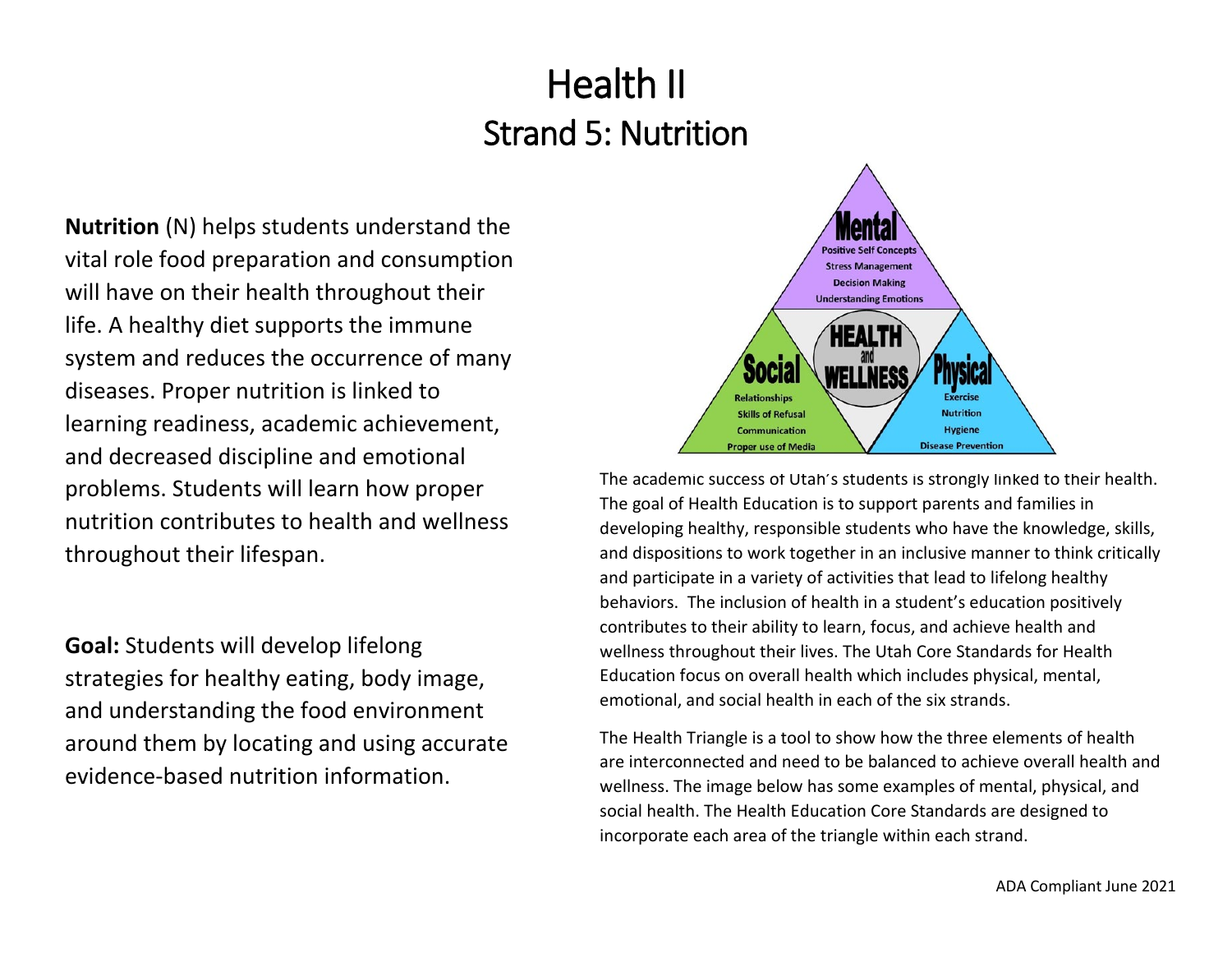### **Standard HII.N.1**

Use accurate nutrition information and current research-based guidelines to describe the importance of drinking water and eating a variety of nutrient dense foods to balance nutritional needs in a variety of settings.

#### **Concepts and Skills to Master**

- Create a meal plan that includes adequate serving sizes and nutrients.
- Food journal/log and evaluate at end of period to determine areas of deficiency, strength, or excess. Reflect on results.
- Explain food labeling and advertising terminology related to marketing and how it affects consumer choices.

#### **Critical Background Knowledge**

Standard HI.N.1: Describe the function of the six basic nutrients and the impact on individual health.

#### **Related Standards: Current Grade Level**

Standard HII.SDP.5: Develop skills to determine the validity of current health resources, information and trends.

Standard HII.N.2: Demonstrate how to balance caloric intake with caloric expenditure to maintain, gain, or reduce weight in a healthy manner.

#### **Standard HII.N.2**

Demonstrate how to balance caloric intake with caloric expenditure to maintain, gain, or reduce weight in a healthy manner.

#### **Concepts and Skills to Master**

- Practice using an app or website to research nutrients and calories in common foods.
- Determine their Basal Metabolic Rate (BMR) and body weight. Create an individual plan to meet personal needs.
- Compare and contrast various measures for determining healthy body weight.

#### **Critical Background Knowledge**

Standard HI.N.2: Explain how nutrition and fitness contribute to long-term mental, physical, and social health and analyze situations where nutritional needs change throughout the lifespan.

#### **Related Standards: Current Grade Level**

Standard HII.N.1: Use accurate nutrition information and current research-based guidelines to describe the importance of drinking water and eating a variety of nutrient dense foods to balance nutritional needs in a variety of settings.

# **Standard HII.N.3**

Describe how family, peers, media, and day-to-day activities influence food choices.

#### **Concepts and Skills to Master**

- Identify the positive and negative trends on social media, television, print ads, etc. and what people are doing to meet those.
- Journal food and activity and include what emotions or other influences may have led to food choices.
- Discuss food culture and how food culture influences eating habits.

#### **Critical Background Knowledge**

Standard HI.N.3: Explore advertising claims and potential health consequences for dietary supplements, popular fad diets, and weight-loss products.

#### **Related Standards: Current Grade Level**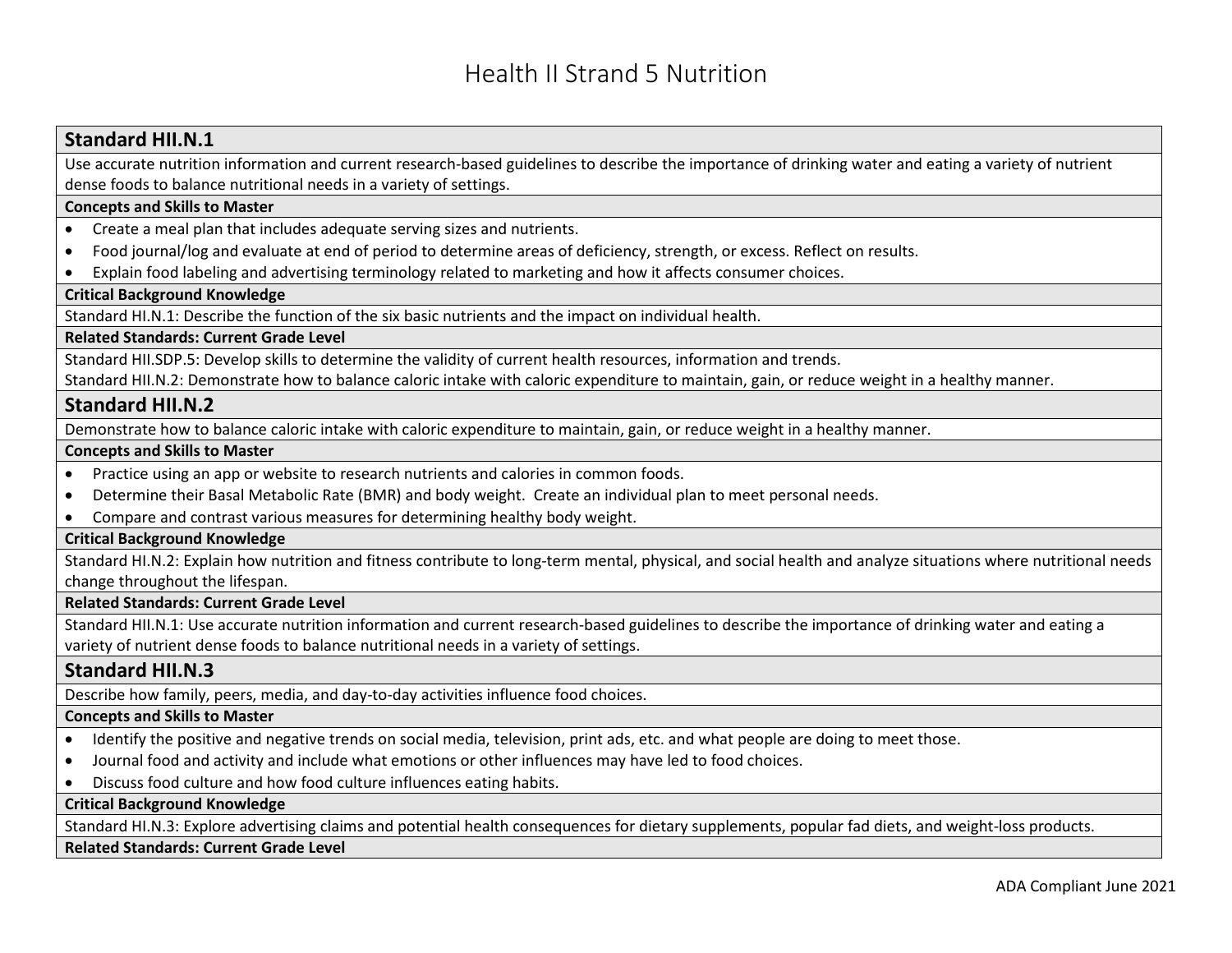Standard HII.HF.2: Demonstrate effective ways to communicate personal boundaries and show respect for the boundaries of others.

Standard HII.MEH.2: Research current modes of technology and media use and how they impact mental and emotional health.

Standard HII.SAP.2: Evaluate media and marketing tactics used to promote alcohol, tobacco, nicotine, and other drug products.

# **Standard HII.N.4**

Develop lifelong strategies for maintaining nutrition and physical activity behaviors that improve mental, physical, and social health.

#### **Concepts and Skills to Master**

- Create a short-term and a long-term fitness and nutrition plan and recognize steps for lifelong nutrition.
- Use goal setting strategy to create a plan for a life-long nutrition program. Create a plan for each side of the health triangle.

### **Critical Background Knowledge**

Standard HI.N.2: Explain how nutrition and fitness contribute to long-term mental, physical, and social health and analyze situations where nutritional needs change throughout the lifespan.

#### **Related Standards: Current Grade Level**

Standard HII.HF.1: Use SMART goal criteria to design and implement a plan for positive lifelong healthy habits.

Standard HII.SAP.2: Evaluate media and marketing tactics used to promote alcohol, tobacco, nicotine, and other drug products.

# **Standard HII.N.5**

Assess the accuracy and validity of claims about health information, dietary supplements, products, and services.

#### **Concepts and Skills to Master**

- Create a visual representation that shows how much caffeine and/or other harmful substances are in different energy drinks, dietary supplements, etc.
- Research fad diets and common supplements and evaluate the validity.

# **Critical Background Knowledge**

Standard HI.N.3: Explore advertising claims and potential health consequences for dietary supplements, popular fad diets, and weight-loss products.

#### **Related Standards: Current Grade Level**

Standard HII.SDP.5: Develop skills to determine the validity of current health resources, information and trends.

Standard HII.SAP.2: Evaluate media and marketing tactics used to promote alcohol, tobacco, nicotine, and other drug products.

# **Standard HII.N.6**

Explain the effects of disordered eating and eating disorders on healthy growth and development.

#### **Concepts and Skills to Master**

- Research and evaluate the dangers of disordered eating and eating disorders.
- Discuss the stigma around disordered eating and eating disorders.
- Research the negative effects eating disorders and disordered eating have on growth and development. Explain when medical care is necessary.

### **Critical Background Knowledge**

Standard HI.N.4: Identify internal and external influences on body image.

Standard HI.N.5: Describe the signs, symptoms, and consequences of eating disorders or disordered eating and recognize that people with these conditions may need medical care.

#### **Related Standards: Current Grade Level**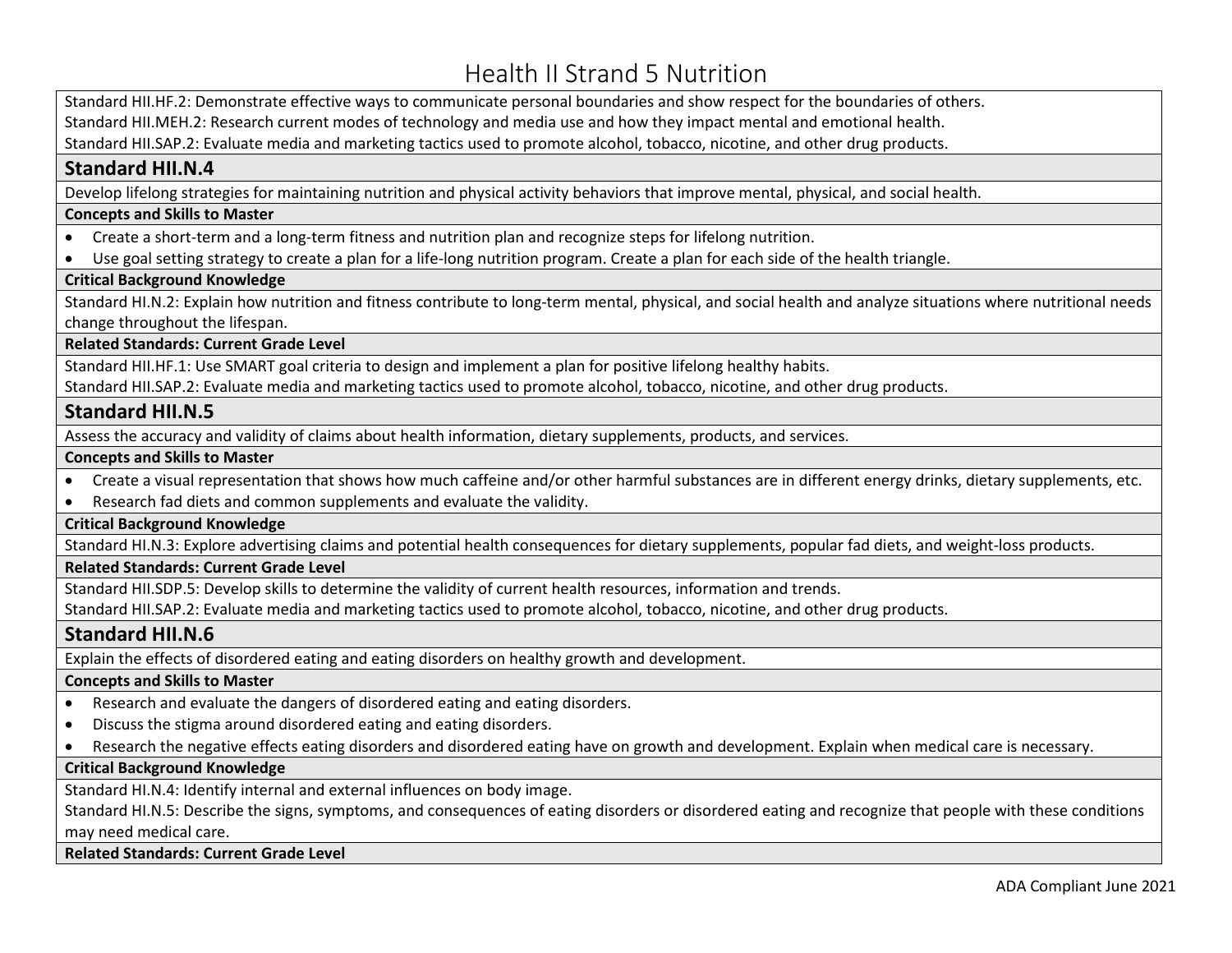Standard HII.MEH.3: Explore ways individuals, families, and communities can understand, accept, and reduce the stigma of individuals with mental health disorders.

Standard HII.MEH.4: Research school and community mental health resources and determine when professional health services may be required.

# **Standard HII.N.7**

Assess the relationship between food and culture. Compare and contrast the differences in the dietary guidelines, food choices, and eating habits around the world.

#### **Concepts and Skills to Master**

- Compare and contrast food models from different countries.
- Demonstrate knowledge of the diet in other countries or regions and how it is influenced by culture. Include the country's food guidelines.
- Discuss ways to be an advocate for enhanced nutritional options in the school and community (e.g., healthy options in vending machines, checkout lines, school meals, rewards).

### **Critical Background Knowledge**

Standard 6.N.5: Research food culture around the world and identify foods that are produced in different regions.

#### **Academic Language**

**Advocate:** Person who pleads or speaks on another person's behalf. Includes supporting, helping, seeking help, and standing up for self and others.

**Appetite**: A desire for food or drink, sometimes a specific food or drink; can be physical or psychological.

**Basic Nutrients:** Carbohydrates, proteins, fats, vitamins, minerals and water.

Body Image: An individual's perception of their physical self.

**Caloric Expenditure**: The amount of energy a person needs to carry out a physical function.

**Caloric Intake:** The amount of energy a person consumes.

**Calorie**: A unit of heat energy. Used to measure the energy content of food and activity.

**Diet:** The kinds of foods a person or community habitually eats.

**Dietary Guidelines**: Source for nutritional advice, written by USDA and HHS every five years. Similar guidelines are written by the American Heart Association, American Diabetes Association and National Cancer Institute. All are considered evidence-based documents.

**Dietary Supplements**: A manufactured product taken orally that contains one or more ingredients, such as vitamins, minerals, herbs or amino acids, that are intended to supplement one's diet that are not considered food.

**Dieting:** A special course of food intake in which a person restricts oneself in order to lose weight or for medical reasons.

**Disordered Eating:** A wide-range of abnormal eating behaviors. This is a descriptive term and not a diagnosis. Examples are: chronic yo-yo dieting, feeling of guilt and shame when unable to maintain food and exercise habits, preoccupation with food, body and exercise that causes distress and has a negative impact on quality of life; compulsive or emotionally driven eating.

**Eating Disorder**: A psychological disorder defined by abnormal eating habits that negatively affect a person's physical and/or mental health. Eating disorders include binge eating disorder, bulimia nervosa, and anorexia nervosa and have specific diagnostic criteria.

**Eating Habits**: Why and how people eat, which foods they eat, and with whom they eat, as well as the ways people obtain, store, use, and discard food. Individual, social, cultural, religious, economic, environmental, and political factors all influence people's eating habits.

**Fad Diet**: A diet that promises quick weight loss or enhanced physical wellness through what is usually an unhealthy and unbalanced diet.

**Food Behavior**: How people choose, consume, sell, and buy food. People's actions toward food.